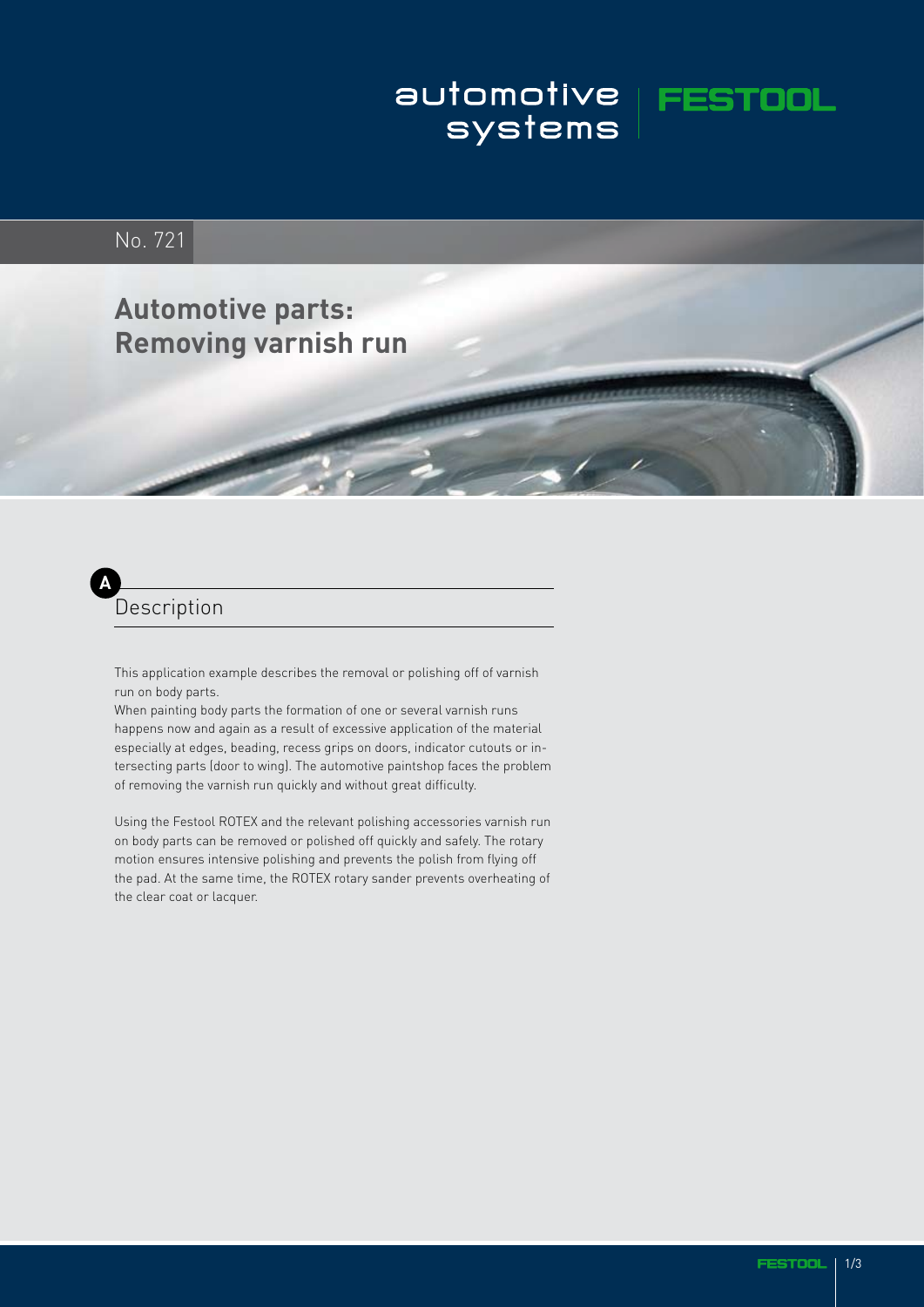

721/01



721/02

## Tools/Accessories

| <b>Designation</b>                                | Order No. |
|---------------------------------------------------|-----------|
| ROTEX RO 150 FEQ (Fig. 721/01)                    | 571570    |
| Polishing pad FastFix PT-STF D150 FX-RO 150       | 493914    |
| PoliStick foam polishing pad PS-STF-D150X30-M-OCS | 493852    |
| Premium sheepskin pad LF-PREM.-STF-D1501          | 493838    |
| Sanding discs STF D150/8 P800 Tl2/100             | 492347    |
| Sanding discs STF D150/0 P1200 Tl2/100            | 492348    |
| Sanding discs STF D150/0 P1500 Tl2/100            | 492349    |
| Sanding block HSK - D150 H                        | 495966    |
| Finish cleaner MPA-F                              | 493066    |
| Polish MPA 5000/1                                 | 496299    |
| Microfibre cloth MPA Microfibre/2                 | 493068    |
| Alternative for professional use                  |           |
| SHINEX RAP 150 FE (Fig. 721/02)                   | 570762    |

**C**

**B**

### Preparation/Set-up

1. The paint area must be dried through (oven drying/infrared drying, 60°C object temperature). Observe paint/lacquer manufacturer's instructions. 2. Allow the paint area to cool after oven drying / infrared drying (observe paint/lacquer manufacturer's instructions).

3. Using the sanding block and Titan 2 P 800 – 1500 carefully sand away the varnish run by hand until the paint area is planar again. Lightly dampen abrasive with MPA-F. Repeat the process often.

4. Wipe away or dry the area using a microfibre cloth. If necessary dry the imperfection with an infrared dryer afterwards.



721/03



#### **D** Procedure

1. Set the selector switch on the ROTEX so that this points to the right and the restraint drive of the ROTEX rotary sander is switched on (Fig. 721/03 and 721/04).

2. Position the orange foam polishing pad on the backing pad and distribute the polish MPA 5000 evenly onto the pad.

3. To distribute the polish, set the speed on the tool to level 1. Then increase the tool speed to level 4 - 6.

721/04